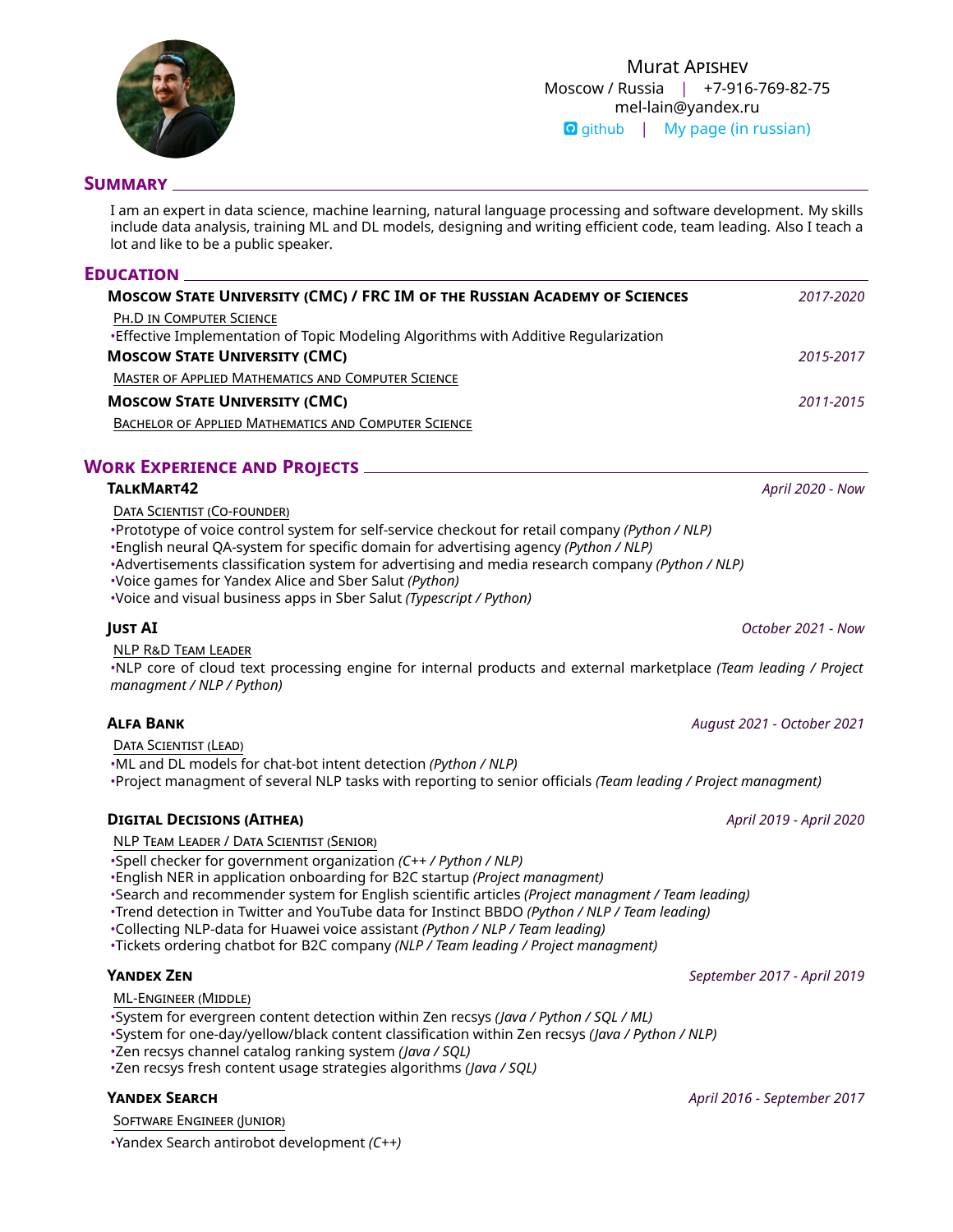| <b>COMPUTING CENTRE OF RUSSIAN ACADEMY OF SCIENCES</b>                                                                                            | July 2014 - April 2016 |  |
|---------------------------------------------------------------------------------------------------------------------------------------------------|------------------------|--|
| <b>SOFTWARE ENGINEER</b>                                                                                                                          |                        |  |
| .BigARTM - open-source library for topic modeling (C++ / Python / NLP)                                                                            |                        |  |
| •Ethnic content exploration in social networks data (Python / NLP)                                                                                |                        |  |
| <b>COMPUTING CENTRE OF RUSSIAN ACADEMY OF SCIENCES</b>                                                                                            | July 2014 - April 2016 |  |
| <b>SOFTWARE ENGINEER</b>                                                                                                                          |                        |  |
| .BigARTM - open-source library for topic modeling (C++ / Python / NLP)                                                                            |                        |  |
| •Ethnic content exploration in social networks data (Python / NLP)<br>•Clustering and sentiment analysis of bank employees reviews (Python / NLP) |                        |  |
| <b>FREELANCE</b>                                                                                                                                  |                        |  |
| <b>DATA SCIENTIST</b>                                                                                                                             |                        |  |
| •Clustering and sentiment analysis of bank employees reviews ( <i>Python / NLP</i> )                                                              |                        |  |
| •Retail data analysis and parsing for scientific nutritional project (Python / NLP)                                                               |                        |  |
| <b>MAIN TEACHING EXPERIENCE</b>                                                                                                                   |                        |  |
| <b>MOSCOW INSTITUTE OF PHYSICS AND TECHNOLOGY</b>                                                                                                 | 2019-2021              |  |
| <b>LECTURER OF PYTHON COURSE</b>                                                                                                                  |                        |  |
| <b>HIGHER SCHOOL OF ECONOMICS</b>                                                                                                                 | 2020                   |  |
| LECTURER OF NLP ONLINE COURSE                                                                                                                     |                        |  |
| <b>MOSCOW INSTITUTE OF PHYSICS AND TECHNOLOGY / MOSCOW STATE UNIVERSITY</b>                                                                       | 2017-2020              |  |
| LECTURER OF NLP COURSE (EARLIER - ASSISTANT)                                                                                                      |                        |  |
| <b>YANDEX SCHOOL OF DATA ANALYSIS</b>                                                                                                             | 2016-2019              |  |
| <b>ASSISTANT IN ML COURSE</b>                                                                                                                     |                        |  |
| <b>HIGHER SCHOOL OF ECONOMICS</b>                                                                                                                 | 2017-2018              |  |
| <b>ASSISTANT IN NLP COURSE</b>                                                                                                                    |                        |  |

#### **SKILLS, MODELS, APPROACHES**

**PROGRAMMING LANGUAGES** *Experienced:* Python 2/3 | C++11 *Familiar:* Java | JavaScript | SQL **SOFTWARE DEVELOPMENT** Algs and Data Structures | OOP Patterns | Multi-Threaded Programming | MapReduce **GENERAL ML AND DS** Log/Linear Regression | kNN | RF | GB | PCA | t-SNE | K-means | GMM | DBSCAN | SMOTE | Time-Series Exp. Smoothing | ARIMA | A/B Tests | Stat. Hypothesis Testing **NON-DEEP NLP** Text Preprocessing | Regexes | TF-IDF | Word2vec | GloVe | FastText | LDA | ARTM **DEEP NLP** FFNN | CNN | GAN | RNN (BiLSTM) | Seq-to-seq (Attention) | Transformer | BERT | RoBERTa | ALBERT | ERNIE | DistilBERT | XLM | GPT-2 | XLNet | T5 | BART **TECHNICAL SKILLS** Linux Terminal (Ubuntu) | VC (Git, SVN) | Unit Testing | CI | LaTex **SOFT/MANAGMENT SKILLS** Teaching | Agile (Scrum, Kanban) | Waterfall | Fluent Speech (Russian) **LANGUAGES** Russian (Native) | English (Intermediate)

#### **TOOLS, LIBRARIES, FRAMEWORKS**

| <b>SOFTWARE DEVELOPMENT</b> | Experienced: STL   Pyenv & Venv   Pipenv   Docker   Redis   Flask   Google Protobuf                          |
|-----------------------------|--------------------------------------------------------------------------------------------------------------|
|                             | <b>Familiar:</b> Hadoop   PySpark   MPI   CUDA   Cython   Numba   Android SDK (Java)                         |
|                             | QT   React   GDB   CMake   MongoDB   Travis CI   AWS                                                         |
| <b>GENERAL ML</b>           | NumPy   Pandas   Sklearn   Matplotlib   SciPy   XGBoost   CatBoost   Vowpal Wabbit                           |
|                             | Statsmodels   Faiss   ScaNN   Jupyter Notebook   Colab   Yandex Toloka   Doccano                             |
| <b>NON-DEEP NLP</b>         | Re   Pymorphy2/Pymystem3   NLTK   SpaCy   FastText   Gensim   BigARTM   UDPipe                               |
| <b>DEEP NLP</b>             | PyTorch   Huggingface   Sentence Transformers   Haystack   DrQA   EasyNMT                                    |
|                             | <b>VOICE ASSISTANTS, ASR/TTS</b> Yandex SpeechKit   Vosk (Kaldi)   Yandex Dialogs   Google Actions   RHVoice |
|                             | <b>MANAGMENT/OTHERS</b> Yandex Tracker   Emacs   MS Office   Google Docs   Overleaf   Beamer                 |